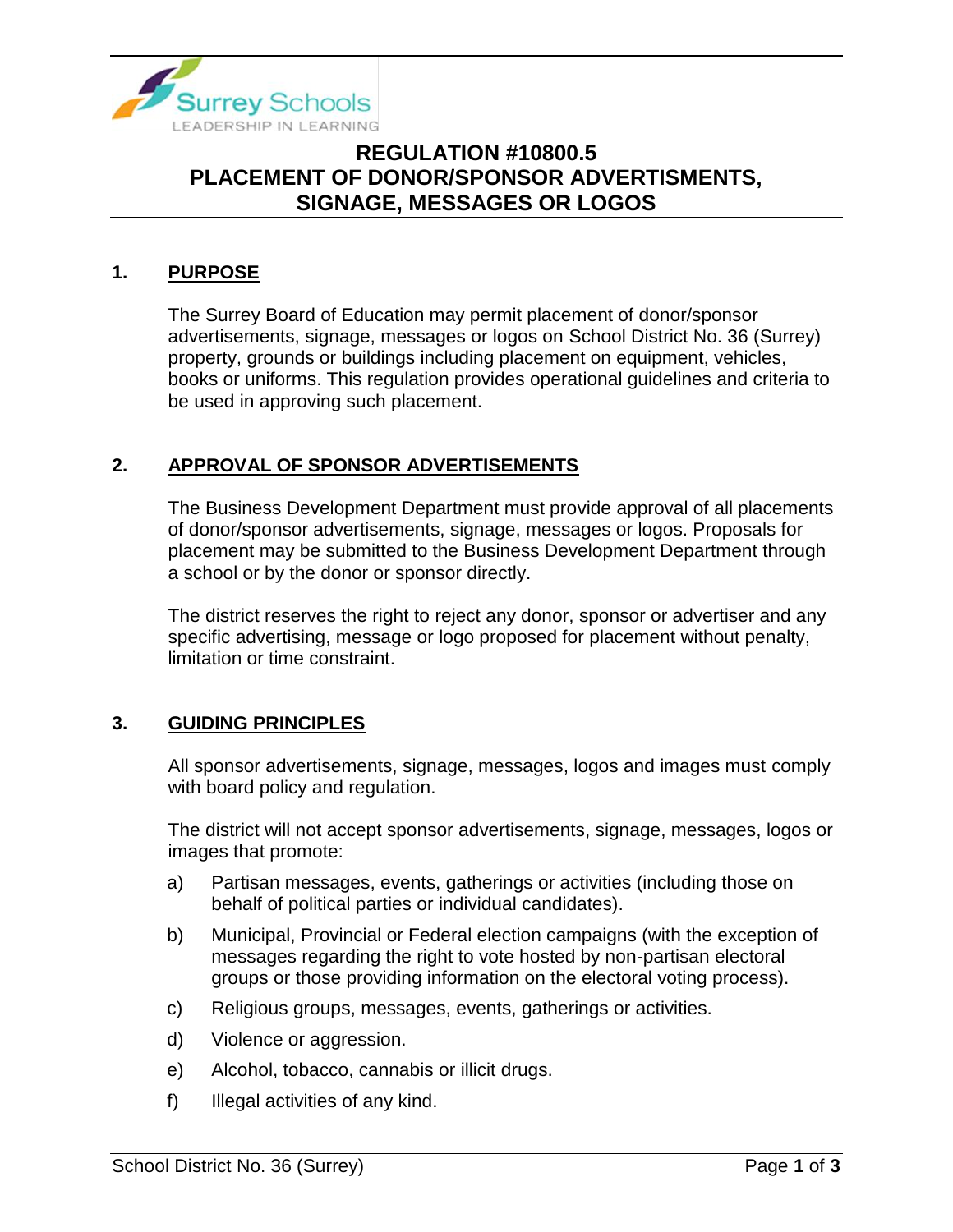

# **REGULATION #10800.5 PLACEMENT OF DONOR/SPONSOR ADVERTISMENTS, SIGNAGE, MESSAGES OR LOGOS**

- g) Discrimination
- h) Images or messages that are considered inappropriate for viewing by school-aged children.
- i) Independent schools delivering K-12 education.
- j) Private tutoring or educational services where the advertisement or message is in conflict with or negates the philosophies, policies and regulations of public education and the school district.

Placement of advertisements, signage and messages in one or more languages other than English is permitted. Donors or sponsors requesting placement of advertisements, signage or messages in a language other than English must submit a draft of the proposed advertisement, signage or message together with an English translation for review and approval by the Business Development Department. The Business Development Department will seek out independent confirmation of the translation as part of the review and approval process.

#### **4. MAINTENANCE VEHICLE ADVERTISING**

Sponsor advertisements, messages, logos and images may be placed on district maintenance vehicles in return for cash consideration. The maximum number of advertisers per side of a vehicle will be two unless special approval is provided otherwise through the secretary-treasurer.

Sponsor advertisements, signage, messages, logos and images shall not highlight or promote:

- a) Fried foods, including French fries.
- b) Soft drinks, candy and other foods with high sugar content.

If a food-related advertisement, message or image displays food portions, it must show reasonable portion sizes and not be excessive in any capacity. Images or messages displaying meals should represent a balanced, nutritious meal featuring selections from the various food groups.